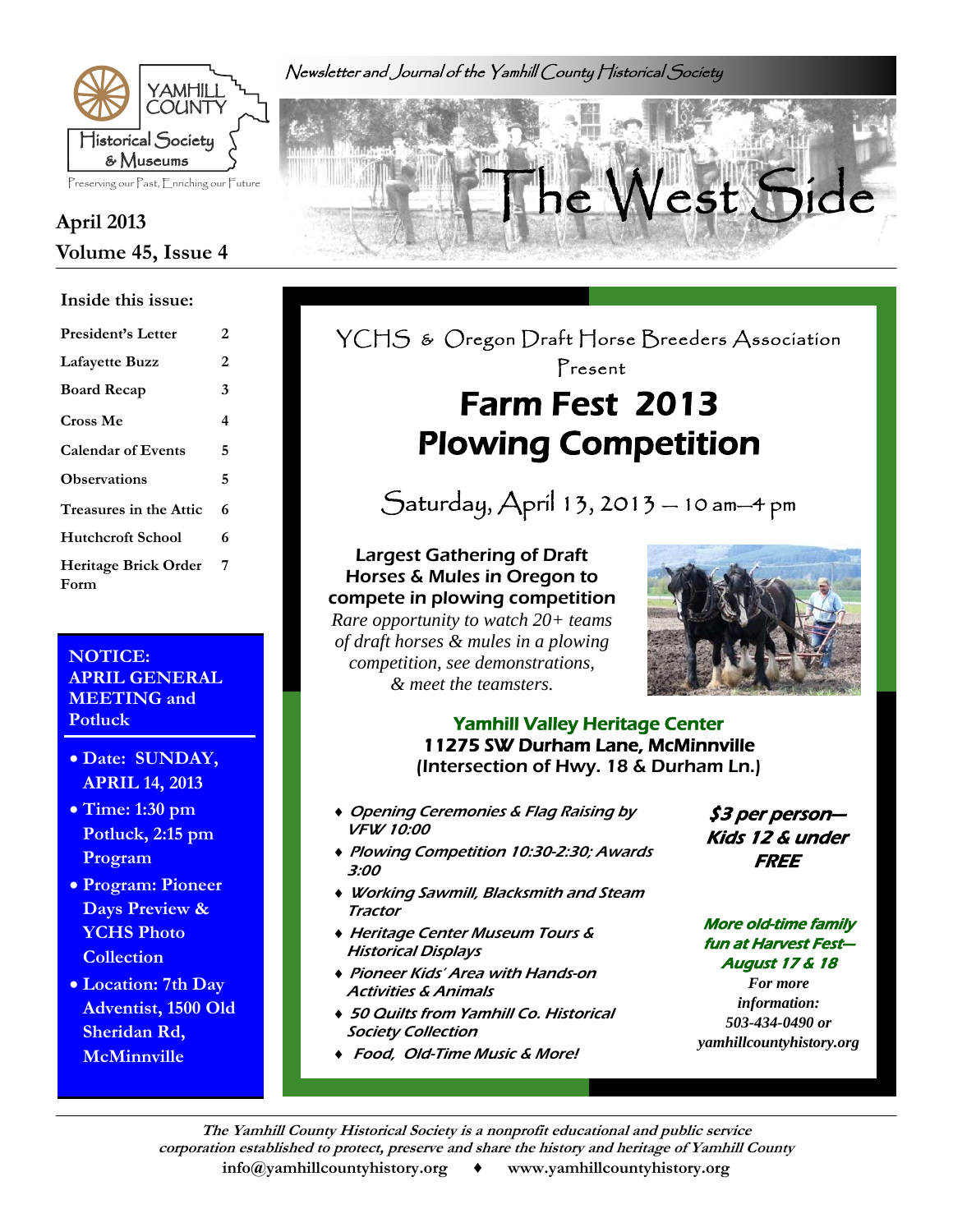#### **BOARD OF DIRECTORS**

#### **OFFICERS**

**President**  Steve Leonard (2013-2016) 503-472-6908 sleonard15@frontier.com

**Vice President**  Cliff Watts (2012-2015) 503-835-1393 cwatts@onlinemac.com

#### **Secretary**

John Lewis (2013-2016) 503-883-9588 jjaklewis@aol.com

#### **Treasurer (Acting/Interim)**

Kim Courtin (2012-2014) 503-864-4525

#### **DIRECTORS**

Cynthia Christensen (2011-2013) Matt Dunckel (2013-2015) Kory Knutz (2011-2013) John Lewis (2013-2015) Shirley McDaniel (2011-2013) Jo McIntyre (2011-2013) Karen Sitton-Saxberg (2012-2014)

#### **Past President**

Carolyn Meeker

#### **COORDINATORS**

**Corresponding Secretary:**  *Nancy Thornton*  **Education Coordinator:**  *Cynthia Christensen* **Heritage Center Facilities Manager:**  *Cliff Watts*  **Lafayette Director:**  *Marjorie Owens*  **Membership Coordinator:**  *Carlene Kadell*  **Newsletter Editor:**  *Tami Spears Interim - VACANT*  **Pioneer Days Coordinator:**  *Terry Nelson*  **Publications Coordinator:**  *Jean Sartor*  **Research Librarian:**  *Marjorie Owens*  **Volunteer Coordinator: VACANT Website Coordinator:**  *Jeff Monahan*



## President's Letter

 Preparations for Farm Fest are currently in high gear, and we are looking forward to another successful event. There is more information elsewhere in this newsletter. If you would like to

volunteer to help, please contact Pam or Cliff Watts.

 Katie Baker, our newly elected board member and Treasurer, has had to resign due to other personal commitments. We enjoyed working with Katie for the last couple of months. Kim Courtin, our past Treasurer has agreed to step in and take care of those duties on a temporary basis. We are vigorously searching for a new Treasurer. The position requires a commitment of several hours a week and provides great insight into the workings of the YCHS. If you or anyone you know would be interesting in helping out in this area we would be pleased to provide more information.

 Jo McIntyre has also resigned from the YCHS Board of Directors. Jo has always offered great insights into our Board discussions but will be moving to Europe next month. We wish her the best on her new adventure.

 For those of you who were at the General Meeting on March 10, we heard an excellent presentation from Tony Meeker about a school bell which had been donated by Karen and Doug Hagen. Joanne continues to provide interesting programs for these meetings while anticipating handing off the Chairmanship of the Programs Committee to Sarah Miller. We will

meet at the SDAC once more in April and then move our General Meetings to the Heritage Center.

 The Hutchcroft School project continues to progress, particularly with the efforts of Cynthia Christianson and her husband Lyle. The siding is now complete. Some temporary but quite solid front steps have been installed. The windows have been refurbished, and interior cleanup is underway. We have definitely moved into the restoration stage of the project. Thank you Cynthia and Lyle.

 We will see new signage on the Heritage Center soon thanks to the efforts of Waldo Farnham and a generous donation from Ed Young. The 4-foot high lettering will clearly identify and promote the museum to passersby.

 The Business Plan Review Committee has completed the 2013-2015 Business Plan and submitted it for Board approval at the monthly Board Meeting on March 13. The Board recommended a couple of small changes which will be accomplished before final approval. The Business Plan will then be used both as guidance for our efforts in completion of the Heritage Center facility and as supporting documentation for grant applications.

 In closing, we are very saddened by the passing of Bonnie Farnham earlier this month. She is survived by her husband Waldo and a large family. Our thoughts and prayers go out to them.

Steve Leonard YCHS President Phone: (503) 472-6908 Email: sleonard15@frontier.com *Submitted: March 15, 2013* 

# Lafayette Buzz...



*Historic Poling Church* 

 Our new exhibit, Yamhill County Pinot Pioneers, showcases several women whose families were among the early wine producers in our area. Featured are Sokol Blosser, Lett, Ponzi and Adleshiem. You will appreciate the hard work of these women as they helped to establish the wine industry of today. Along with informational story boards, there are many personal photos and donated items.

 This exhibit is on loan from Linfield College. Stop by for a visit.

*Jean Sartor, Publications Coordinator*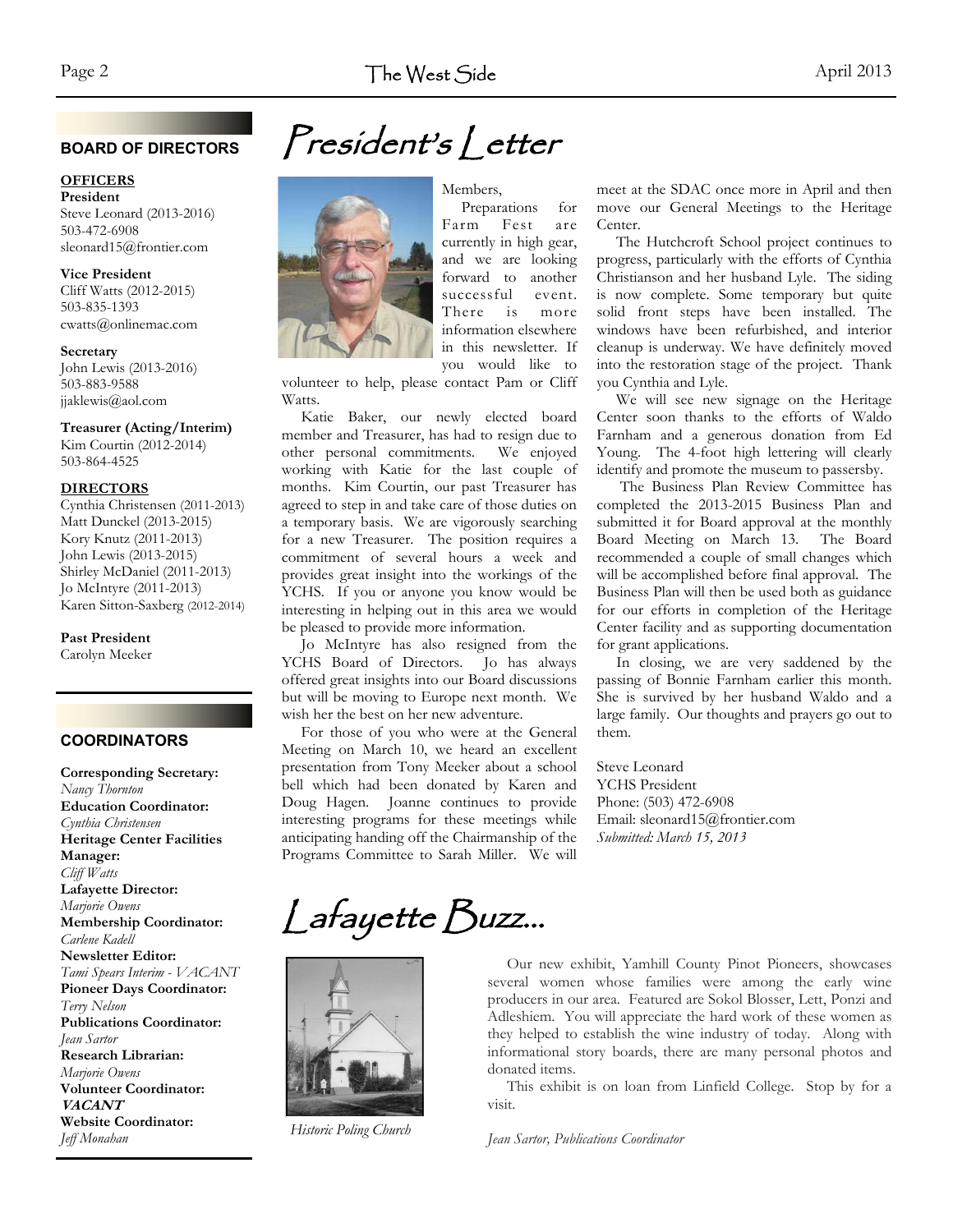### Board Meeting Recap ~ March 13, 2013

#### **The following recap is a condensed version of not-yet approved minutes from the board meeting.**

**Committee Reports:** All committee reports are filed in the record book with the minutes in the Lafayette Log Cabin.

- **Business Plan Review Committee**—The 2013-2015 Business Plan was distributed to the Board for review.
- **Education Committee**—Cynthia Christensen reported that volunteers are needed for Pioneer Days. Corral panels are being purchased for educational use.
- **Lafayette Site Committee**—Marge Owens introduced Brad and Frankie Heikes, property owners adjacent to the Miller Museum. The Heikes are proposing to replace the dilapidated rail fence between the two properties and are asking that the society pay half of the cost of the new fence. The board will review the contractor's quote and make a decision how to proceed.
- **Heritage Center Committee**—Cliff Watts reported that spring maintenance has started. Visitors for February were less than January. Farm Fest setup is proceeding; volunteers are needed. The board will staff the information booth. Food service for 1,400 is being planned. Cliff also noted that the number of sponsors is less than last year.
- **Hutchcroft School Committee**—Cynthia Christensen reported that work on the exterior of the Hutchcroft School is progressing, so it may be available for showing at Farm Fest.
- **Insurance Review**—Tony Meeker presented a summary of two bids for review. The scope, terms, conditions and quoted prices were all discussed. The board voted to award the contract to Liberty Northwest.
- **Newsletter Committee**—Matt Dunckel reported that the 350 newsletters are printed and approximately 280 are mailed to members monthly. It was decided that the remaining copies should be distributed to various locations.
- **Property Development Committee** Cliff Watts reported that a donation was received for signage at the Heritage Center. The board approved the expenditure.

#### **President's Report:**

 Steve Leonard reported that the re-draft of the Ford Foundation Grant application has been provided to the Grants Committee for review. Steve received clarification as to the required statements to put in letters acknowledging monetary donations to YCHS.

#### **Treasurer's Report:**

 Kim Courtin presented the treasurer's report, which is filed with the committee reports in the record book in Lafayette. A permanent treasurer is needed. Kim stated that the position requires about 6-7 hours per week and that she will continue to help train and assist the next treasurer.

#### **Secretary's Report:**

 John Lewis reported that copies of grant applications are now being filed in the current year records book.

#### **Unfinished Business:**

 John Lewis reported that the addition of a structures section to the Collections Management Policy has not advanced beyond the outline stage and is considered to be a relatively low priority. There will only be future reports when there is a draft to consider.

#### **New Business:**

- Tony Meeker informed the board that public input relating to the proposed land use and development of the 450 acre site adjacent to the solid waste landfill site was being invited for a hearing on April 10.
- Audits and financial review frequency was discussed. It was recommended that audits be conducted every three years unless specifically required.
- Cynthia Christensen reported that she had a conversation with Jackie Lang from WOW who made mention of an available grant.
- John Lewis suggested that the Heritage Center be placed on the Chamber of Commerce points of interest map. Pam Watts will be asked to research this possibility.

**Respectfully submitted, John Lewis, Secretary** 

**Accession/Preservation Lafayette:**  *Ursula Doud*  **Accessions/Restoration Heritage Center:**  *Cliff Watts*  **Activities and Events:**  *Carolyn Meeker*  **Audit:**  *Matt Dunckel* **Blacksmith:**  *Jeff Monahan*  **Budget:**  *Kim Courtin*  **Computer:**  *Tom Cattrall*  **Farm/Harvest Fest:**  *Cliff and Pam Watts*  **Freezer: VACANT General Meeting Programs:**  *Joanne Watts & Sara Miller* **Governance:**  *Carolyn Meeker*  **Grant Review:**  *Kim Courtin*  **Lafayette Pioneer Cemetery:**  *Kory Knutz*  **Lafayette Site Committee:**  *Cynthia Christensen* **Landscaping:**  *Gloria Lutz—Heritage Center Garry Coats—Lafayette*  **Miller Museum:**  *Marjorie Owens*  **Outreach Committee:**  *Kory Knutz* **Parade Outreach:**  *Rebecca Riggs* **Photographic Project:**  *Jennifer Sokol Blosser* **Property Development:**  *Tony Meeker*  **Publications/Gift Shop:**  *Jean Sartor*  **Sawmill:**  *Don King*  **Secrets of the Past Tours:**  *Karen Sitton-Saxberg*  **Steam Equipment:**  *Vern Yeager*

#### **GENEALOGICAL SOCIETY**

*Nancy Mahi, Co-President (503) 472-9272 Kathy Burden, Co-President kerb1941@aol.com* 

**YCHS GENEALOGY**  *Louise Heindl (503) 864-2308* 

#### **COMMITTEE CHAIRS**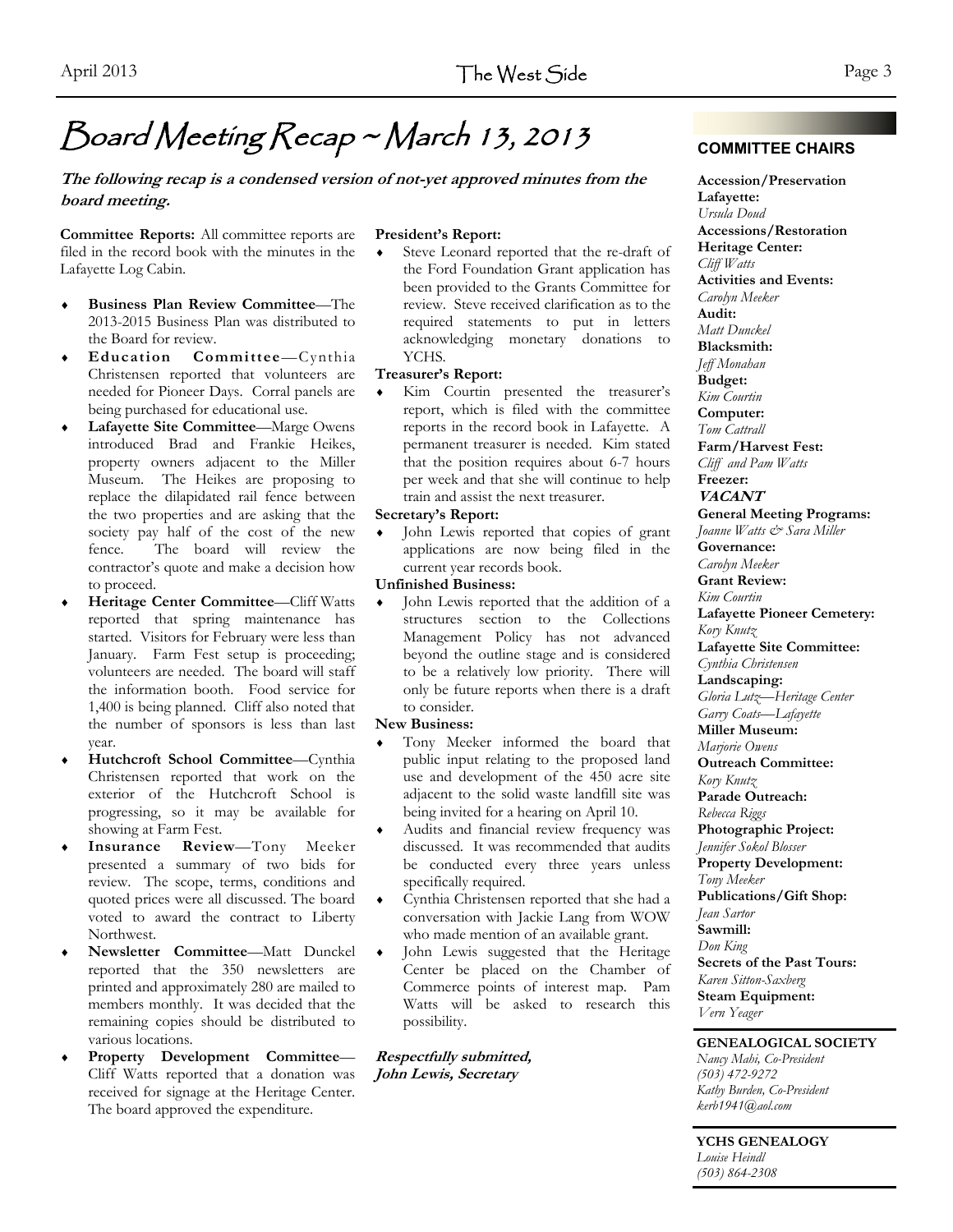# Cross Me Puzzle

 I have received a lot of positive feedback about the puzzles I have included in the newsletter. I thought I would share a new puzzle that I am very fond of, Cross Me. Cross Me is a Japanese crossword picture logic puzzle in which cells in a grid have to be filled or left blank according to the numbers given at the side of the grid to reveal a hidden picture. The numbers on the side indicate how many continuously filled cells in a group there should be in any given row or column. If there is a 1,2 and 1 on the left (see below) means there needs to be 1,2 and 1 cells filled (marked black). There must be at least one blank cell in between the numbers.

I hope you enjoy this new puzzle as much as I have.

*Tami Spears, Newsletter Editor* 

EXAMPLE:

|              |              |   | 1 | 1 | 1 |                         |
|--------------|--------------|---|---|---|---|-------------------------|
|              |              | 5 | 1 | 1 | 1 | $\overline{\mathbf{3}}$ |
|              | 5            |   |   |   |   |                         |
| $\mathbf{1}$ | $\mathbf 1$  |   |   |   |   |                         |
|              | 5            |   |   |   |   |                         |
|              | 1            |   |   |   |   |                         |
|              | $\mathbf{1}$ |   |   |   |   |                         |

|   |   |   | 1 | 1 | 1 |   |   |   |   |   | 1 | 1 | 1 |   |
|---|---|---|---|---|---|---|---|---|---|---|---|---|---|---|
|   |   | 5 | 1 | 1 | 1 | 3 |   |   |   | 5 | 1 | 1 | 1 | 3 |
|   | 5 |   |   |   |   |   |   |   | 5 |   |   |   |   |   |
| 1 | 1 |   |   |   |   |   | = | 1 |   |   |   |   |   |   |
|   | 5 |   |   |   |   |   |   |   | 5 |   |   |   |   |   |
|   | 1 |   |   |   |   |   |   |   |   |   |   |   |   |   |
|   | 1 |   |   |   |   |   |   |   |   |   |   |   |   |   |

|           |                         |                         |                         |              |   |   |   |   |                  |              |                |                         |                         |                  | ${\bf 1}$      |                |                         |              | 3            |              |                |              |                         |                |              |
|-----------|-------------------------|-------------------------|-------------------------|--------------|---|---|---|---|------------------|--------------|----------------|-------------------------|-------------------------|------------------|----------------|----------------|-------------------------|--------------|--------------|--------------|----------------|--------------|-------------------------|----------------|--------------|
|           |                         |                         |                         |              |   |   |   |   |                  | $\mathbf{1}$ | $\overline{2}$ | $\mathbf{3}$            | $\mathbf{3}$            | 3                | $\overline{2}$ | $\overline{2}$ | $\mathbf{3}$            | 10           | $\mathbf{3}$ | 6            | 5              |              |                         |                |              |
|           |                         |                         | 4                       | $\mathbf{3}$ | 4 | 6 | 8 | 8 | $\boldsymbol{9}$ | 9            | 9              | 8                       | $\overline{\mathbf{z}}$ | $\boldsymbol{6}$ | 8              | 10             | 10                      | $\mathbf{3}$ | $\mathbf{3}$ | $\mathbf{3}$ | $\overline{2}$ | $\mathbf{2}$ |                         |                |              |
|           | 4                       | $\mathbf{3}$            |                         |              |   |   |   |   |                  |              |                |                         |                         |                  |                |                |                         |              |              |              |                |              | 4                       | $\mathbf{3}$   |              |
|           | 4                       | $\overline{\mathbf{3}}$ |                         |              |   |   |   |   |                  |              |                |                         |                         |                  |                |                |                         |              |              |              |                |              | 4                       | $\mathbf{3}$   |              |
|           | 4                       | $\mathbf{2}$            |                         |              |   |   |   |   |                  |              |                |                         |                         |                  |                |                |                         |              |              |              |                |              | 4                       | $\mathbf{2}$   |              |
|           | $\overline{\mathbf{3}}$ | $\mathbf{2}$            |                         |              |   |   |   |   |                  |              |                |                         |                         |                  |                |                |                         |              |              |              |                |              | $\overline{\mathbf{3}}$ | $\overline{2}$ |              |
|           |                         | 5                       |                         |              |   |   |   |   |                  |              |                |                         |                         |                  |                |                |                         |              |              |              |                |              | 5                       |                |              |
|           |                         | $\overline{\mathbf{z}}$ |                         |              |   |   |   |   |                  |              |                |                         |                         |                  |                |                |                         |              |              |              |                |              | $\overline{\mathbf{z}}$ |                |              |
| ${\sf 5}$ | 4                       | $\overline{2}$          |                         |              |   |   |   |   |                  |              |                |                         |                         |                  |                |                |                         |              |              |              |                |              | 5                       | 4              | $\mathbf{2}$ |
|           | $\mathbf 1$             | 16                      |                         |              |   |   |   |   |                  |              |                |                         |                         |                  |                |                |                         |              |              |              |                |              | $\mathbf 1$             | 16             |              |
|           | $\mathbf{2}$            | 17                      |                         |              |   |   |   |   |                  |              |                |                         |                         |                  |                |                |                         |              |              |              |                |              | $\mathbf{2}$            | 17             |              |
|           |                         | 19                      |                         |              |   |   |   |   |                  |              |                |                         |                         |                  |                |                |                         |              |              |              |                |              | 19                      |                |              |
|           |                         | 16                      |                         |              |   |   |   |   |                  |              |                |                         |                         |                  |                |                |                         |              |              |              |                |              | 16                      |                |              |
|           |                         | 13                      |                         |              |   |   |   |   |                  |              |                |                         |                         |                  |                |                |                         |              |              |              |                |              | 13                      |                |              |
|           |                         | 16                      |                         |              |   |   |   |   |                  |              |                |                         |                         |                  |                |                |                         |              |              |              |                |              | 16                      |                |              |
|           | $\overline{\mathbf{z}}$ | 5                       |                         |              |   |   |   |   |                  |              |                |                         |                         |                  |                |                |                         |              |              |              |                |              | $\overline{\mathbf{z}}$ | 5              |              |
|           | $5\phantom{a}$          | 4                       |                         |              |   |   |   |   |                  |              |                |                         |                         |                  |                |                |                         |              |              |              |                |              | 5                       | $\pmb{4}$      |              |
|           |                         |                         | $\overline{\mathbf{4}}$ | $\mathbf{3}$ | 4 | 6 | 8 | 8 | $\mathbf{9}$     | $\mathbf{1}$ | $\overline{2}$ | $\overline{\mathbf{3}}$ | $\mathbf{3}$            | $\mathbf{3}$     | $\mathbf{1}$   | $\overline{2}$ | $\overline{\mathbf{3}}$ | 10           | $\mathbf{3}$ | 6            | 5              | $\mathbf 2$  |                         |                |              |
|           |                         |                         |                         |              |   |   |   |   |                  | 9            | 9              | 8                       | $\overline{\mathbf{z}}$ | 6                | $\mathbf{2}$   | 10             | 10                      | $\mathbf{3}$ | $\mathbf{3}$ | $\mathbf{3}$ | $\overline{2}$ |              |                         |                |              |
|           |                         |                         |                         |              |   |   |   |   |                  |              |                |                         |                         |                  | ${\bf 8}$      |                |                         |              | 3            |              |                |              |                         |                |              |

*Hint: Bunny*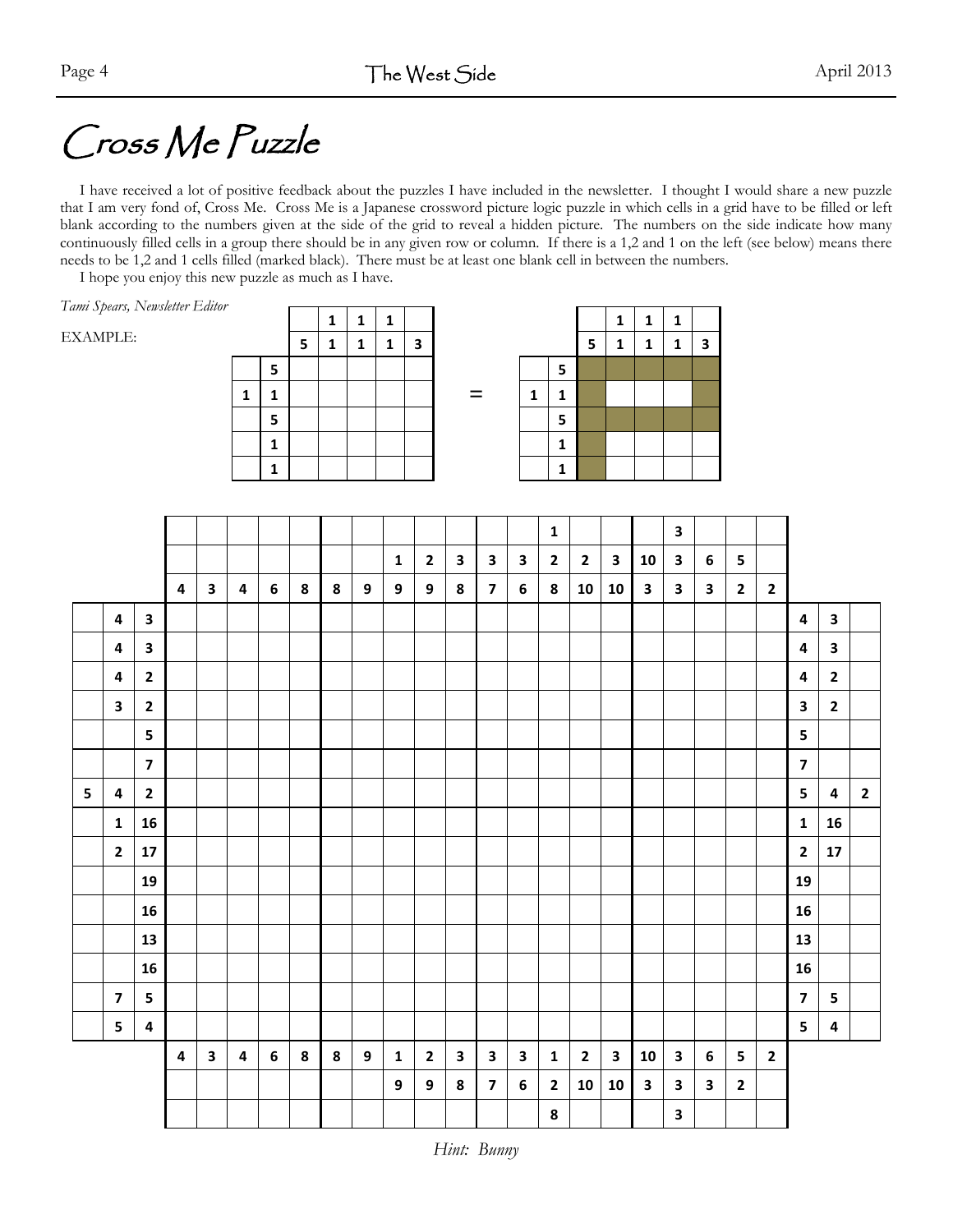|                                                   | príl 2013                                                 |                |                                                                                            |                |                                               |                                                                                                               |
|---------------------------------------------------|-----------------------------------------------------------|----------------|--------------------------------------------------------------------------------------------|----------------|-----------------------------------------------|---------------------------------------------------------------------------------------------------------------|
| Sun                                               | Mon                                                       | Tue            | Wed                                                                                        | Thu            | Fri                                           | Sat                                                                                                           |
|                                                   | $\mathbf{1}$                                              | $\overline{c}$ | 3<br>Lafayette<br>Museum<br><b>Open 10-4</b>                                               | $\overline{4}$ | 5<br>Lafayette<br>Museum<br><b>Open 10-4</b>  | 6<br>Lafayette<br>Museum<br><b>Open 10-4</b><br>Heritage Ctr.<br><b>Open 10-3</b>                             |
| 7                                                 | 8<br><b>HOLOCAUST</b><br><b>REMEMBRANCE</b><br><b>DAY</b> | $\overline{Q}$ | 10<br>Lafayette<br><b>Museum</b><br><b>Open 10-4</b><br><b>Board</b><br>Meeting<br>5:30 pm | 11             | 12<br>Lafayette<br>Museum<br><b>Open 10-4</b> | 13<br>Lafayette<br><b>Museum</b><br><b>Open 10-4</b><br>Heritage Ctr.<br><b>Open 10-3</b><br><b>FARM FEST</b> |
| 14<br><b>GENERAL</b><br><b>MEETING</b><br>1:30 pm | 15                                                        | 16             | 17<br>Lafayette<br>Museum<br><b>Open 10-4</b>                                              | 18             | 19<br>Lafayette<br>Museum<br><b>Open 10-4</b> | 20<br>Lafayette<br>Museum<br><b>Open 10-4</b><br>Heritage Ctr.<br><b>Open 10-3</b>                            |
| 21                                                | $\overline{22}$<br><b>EARTH DAY</b>                       | 23             | 24<br>Lafayette<br>Museum<br><b>Open 10-4</b>                                              | 25             | 26<br>Lafayette<br>Museum<br><b>Open 10-4</b> | 27<br>Lafayette<br>Museum<br><b>Open 10-4</b><br>Heritage Ctr.<br><b>Open 10-3</b>                            |
| 28                                                | 29                                                        | 30             |                                                                                            |                |                                               |                                                                                                               |

#### **Event Locations**

- April 10 —Board Meeting — Lafayette Museum
- $\triangle$  April 13 FARM FEST—Heritage Center
- April 14 —General Meeting —7th Day Adventist, 1500 Old Sheridan Rd, McMinnville

#### **Upcoming Events**

- May 8 —Board Meeting 5:30 pm
- May 14 —General meeting 6:00 pm— Heritage Center
- June 12 —Board Meeting 5:30 pm
- July 2013—TBA Ice Cream Social and Summer Picnic
- July 10—Board Meeting 5:30 pm
- August 14—Board Meeting 5:30 pm
- August 17-18—Harvest Fest
- September 11—Board Meeting 5:30 pm
- $\bullet$  September 14-15— Treasures in the Attic

#### **Historic Lafayette Museum**

605 Market Street P.O. Box 484 Lafayette, OR 97127 **Hours:**  Wednesday, Friday, and Saturday 10—4 Or by appointment 503-864-2308

#### **Yamhill Valley Heritage Center**

11275 SW Durham Ln. McMinnville, OR 97128 **Hours:**  Saturday 10—3

### Observations

Unless we are lucky enough to glimpse a critter as it fades into the brush, there is little evidence of who we share our neighborhood with.

On my walks, I make a game of looking for game trails.

Some are well

autographed by muddy hoof prints …

Others I only guess at.

- The tunnel through the weeds,
- The tuft of hair caught on the barb,
- The hole dug under the fence.

A whole menagerie shares my land.

They aren't aware that I own their habitat.

I hope you enjoy the creatures that share your world.

*Nancy Thornton*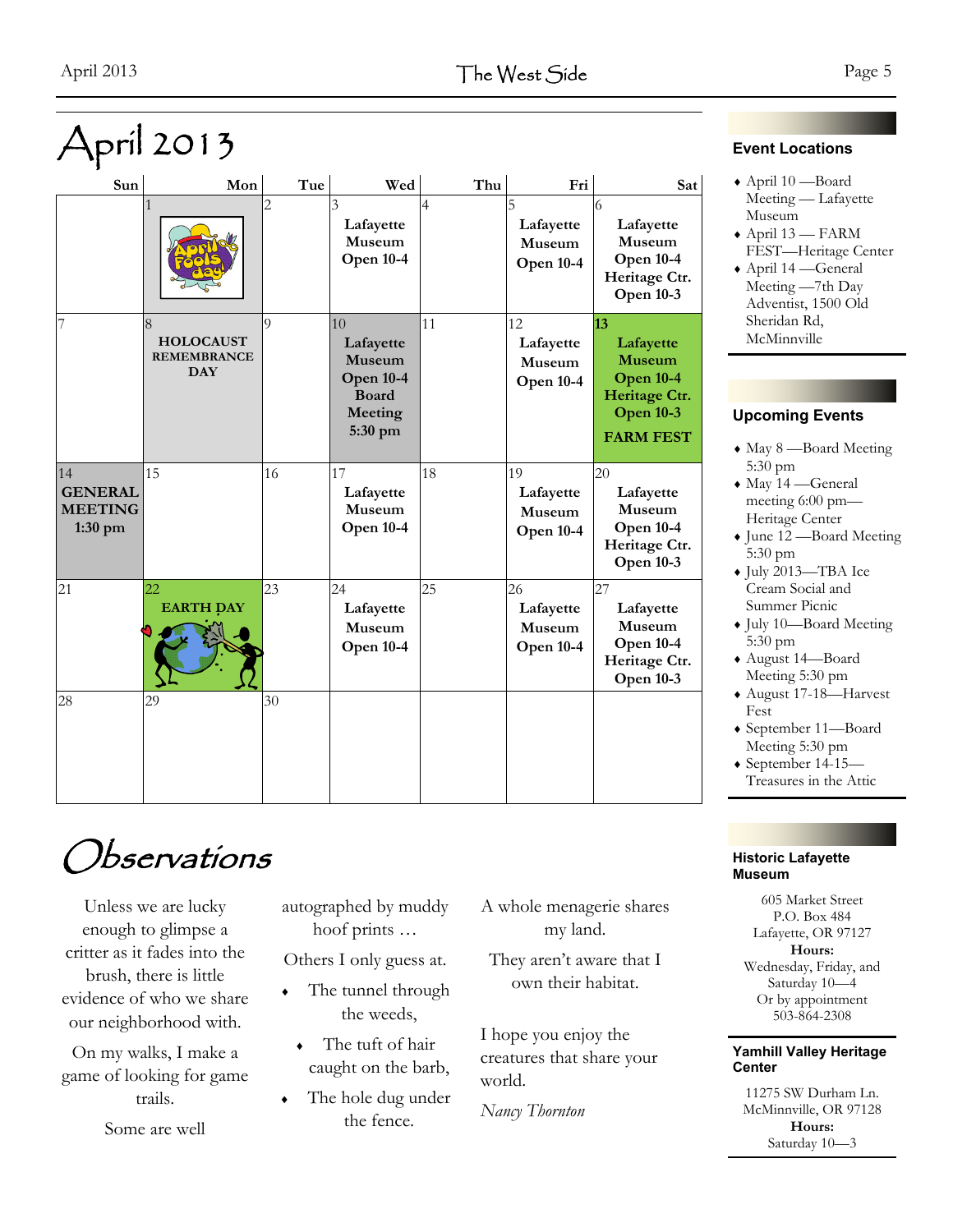

# Hutchcroft School Moves Forward



 The Hutchcroft School is taking shape. Cynthia Christensen is spearheading the restoration of the school. With the help of some of her family members and Heritage Center volunteers, she is cleaning, rebuilding, and painting the building that is now sitting on its foundation with a new roof. Right now an effort is being made to get the inside covered with primer and the teacher's platform done. After spring and fall Pioneer Days and money becomes available, the final painting, porch, bell tower, and ADA ramp will be completed. The school will be open to the public during Farm Fest on April 13.

*Gloria Lutz*





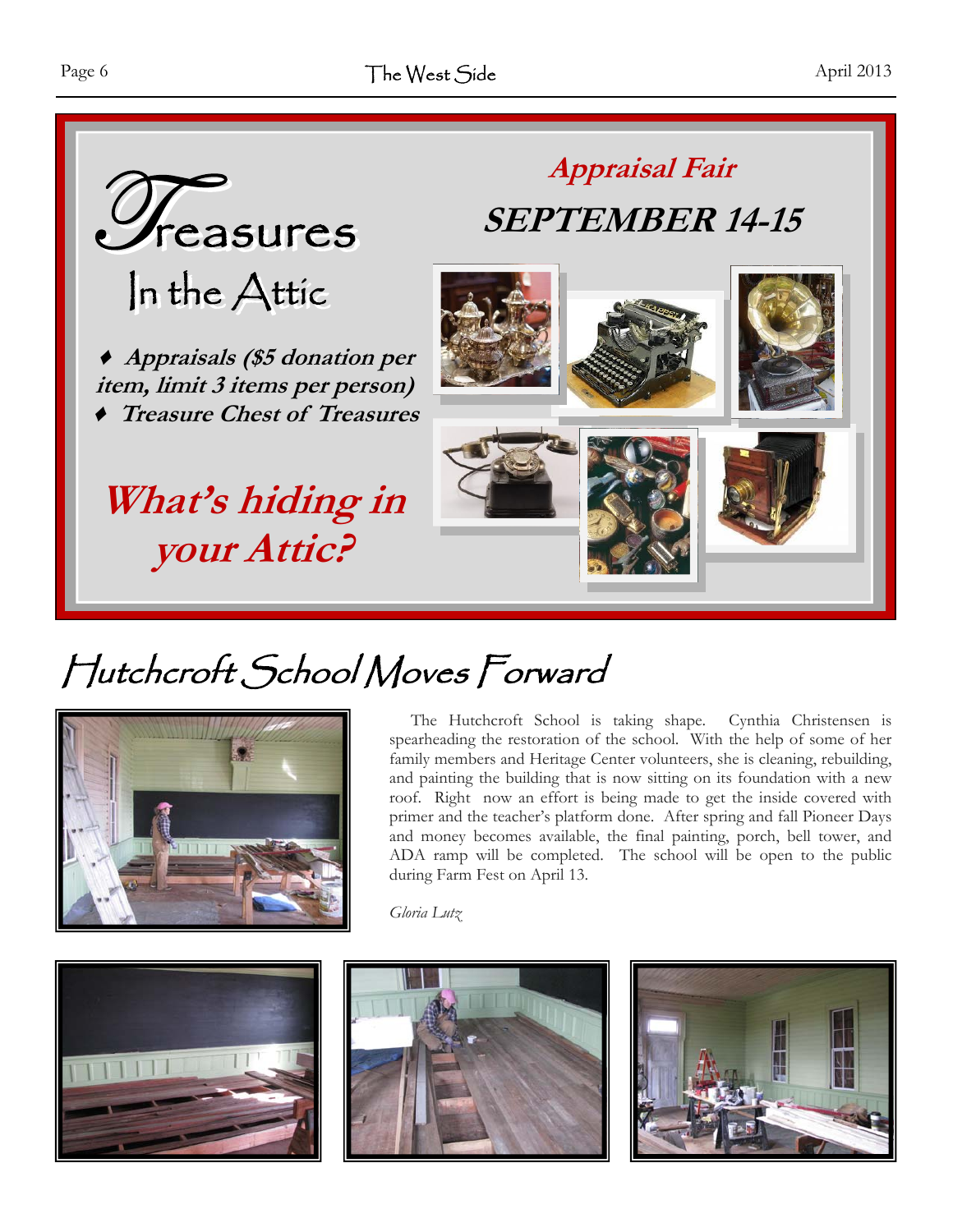

### Invest in a piece of Yamhill County History

 Imagine a new brick pathway inviting visitors to the Yamhill Valley Heritage Center. You, your family, or honored loved ones' names can become a part of Yamhill County history.

 These engraved Heritage Bricks will be incorporated in various architectural projects, such as walkways, walls, and the base of a flag pole now erected at the Heritage Center. For a donation of \$100, your brick will be engraved to your specifications and become a permanent part of the Heritage Center, creating an amazing tribute to our ancestors, town fathers, loved ones and Yamhill County families. With your donations, you partner with us in building the future of our society.

| Name                                                                                                           |       |       |                        |   |
|----------------------------------------------------------------------------------------------------------------|-------|-------|------------------------|---|
| Address<br>the contract of the contract of the contract of the contract of the contract of the contract of the |       |       |                        |   |
| City                                                                                                           |       | State | $\angle$ <sub>10</sub> |   |
| Phone                                                                                                          | Email |       |                        | S |



| <b>BRICK#1</b> |  |  |  |  |  |  |  |  |  |  |  |  |  |  |
|----------------|--|--|--|--|--|--|--|--|--|--|--|--|--|--|
|                |  |  |  |  |  |  |  |  |  |  |  |  |  |  |
|                |  |  |  |  |  |  |  |  |  |  |  |  |  |  |
|                |  |  |  |  |  |  |  |  |  |  |  |  |  |  |
|                |  |  |  |  |  |  |  |  |  |  |  |  |  |  |

Inscription (one character per box—include spaces and punctuation in boxes) Committee will not be allowed.



#### **Brick Inscriptions**

Each brick may be inscribed with up to three lines, and up to 17 spaces on each line.

Typical inscriptions have included…

- In Memory of (or In Honor of)
- Family names
- Past or current business names
- Historic event
- Living or past family members

Inscriptions that are deemed inappropriate by the YCHS Property Development

| <b>Amount for Bricks</b>   |
|----------------------------|
|                            |
| <b>Additional Donation</b> |
|                            |
| <b>Total Enclosed</b>      |
|                            |

**\$** 

**Make checks payable to: YCHS Detach and Mail form to: YCHS Attention Heritage Bricks P.O. Box 484, Lafayette, OR 97127**